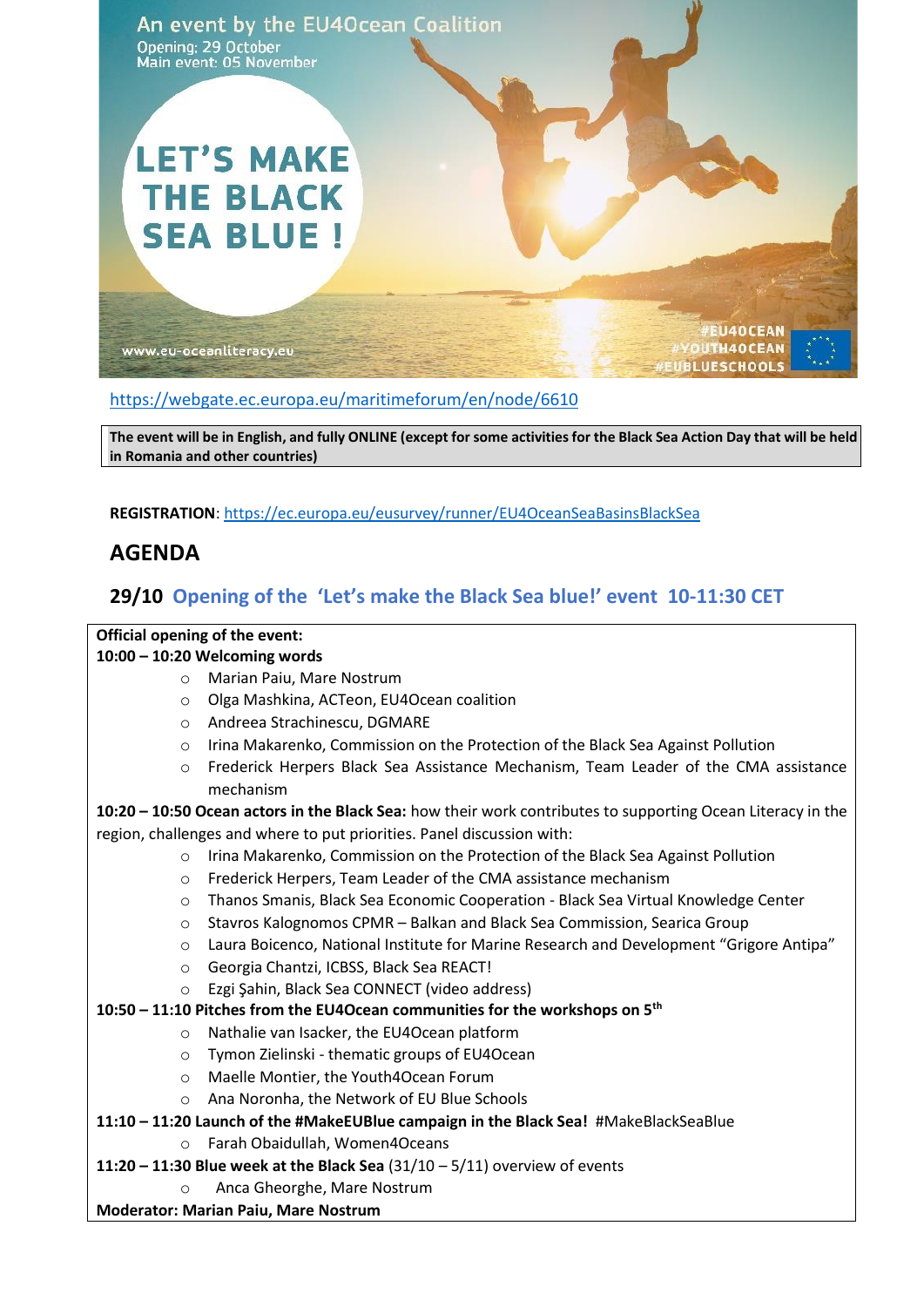# **31/10 – 5/11/2021 Blue Week at the Black Sea: [OL festival in the Black Sea](https://webgate.ec.europa.eu/maritimeforum/en/node/6612)**

| 31/10      | Black Sea Action Day - Plogging in Constanta                                              |
|------------|-------------------------------------------------------------------------------------------|
|            | Plogging week and litter art' October 31st - November 5th                                 |
|            | Black Sea 'TikTok Festival' October 31st - November 5th                                   |
|            | Discover the European Atlas of the Seas by visiting a virtual exhibition!                 |
|            | Black Sea CONNECT Art Fair "Healing the Black Sea by Art"                                 |
| $2 - 3/11$ | Black Sea Young Ambassadors' Autumn School (internal training event)                      |
| 4/11       | 11:30-13:00 Searica event: Marine Litter in the Danube and the Black Sea region: concrete |
|            | proposals from the regions                                                                |

## **5/11/2021 Let's Make the Black Sea Blue! - main event**

| 9:00-11:00  | Advancing ocean literacy around the topics relevant to the Black Sea :                                                                                                   |
|-------------|--------------------------------------------------------------------------------------------------------------------------------------------------------------------------|
| <b>CET</b>  | https://us06web.zoom.us/j/85152426953?pwd=MEQ2VGVGQ1kycmZoK3NINUNrZVoxUT09                                                                                               |
|             |                                                                                                                                                                          |
|             | 9:00 - 9:05 - Opening   Tymon Zielinski, IOPAN                                                                                                                           |
|             | $9:05 - 9:15$ - Presentation of the activities of the thematic Group "Healthy Ocean" of the                                                                              |
|             | EU4Ocean   Elisa Baldrighi                                                                                                                                               |
|             | 9:15 - 9:30 - Presentation of the activities of the thematic Group "Ocean and Climate" of the                                                                            |
|             | EU4Ocean   Tymon Zielinski                                                                                                                                               |
|             | 9:30 - 9:45 - Outcomes and key messages from the SEARICA event   Stavros Kalognomos CPMR<br>9:45 - 10:15 - Ocean literacy in the Marine litter projects in the Black Sea |
|             | <b>EMBLAS project - Maria Pogojeva</b>                                                                                                                                   |
|             | Anemone project - Laura Boicenco                                                                                                                                         |
|             | RedMarLiter project - Maria Carataș<br>$\overline{\phantom{a}}$                                                                                                          |
|             | LitOUTer project - Fatma TELLİ KARAKOÇ<br>$\blacksquare$                                                                                                                 |
|             | Marliter project - Emma Gileva<br>$\sim$                                                                                                                                 |
|             | AQUALIT - Mariana Mata Lara                                                                                                                                              |
|             | 10:15 - 10:30 - Futures Ocean Literacy activities in Black Sea - Doors Project and EuroGOOS                                                                              |
|             | network   Dina Eparkhina                                                                                                                                                 |
|             | 10:30 - 10:40 - Ocean Literacy activities in BRIDGE project   Martha Papathanasiou                                                                                       |
|             | 10:40 - 10:50 - Discussion: ideas, solutions and common actions that can be carried out by the<br>EU4Ocean coalition in the Black Sea basin                              |
|             | $10:50 - 11:00$ - Conclusions and way forward: priorities, common actions, membership of                                                                                 |
|             | Platform, #MakeBlackSeaBlue!                                                                                                                                             |
|             |                                                                                                                                                                          |
|             | Moderator: Tymon Zielinski, IOPAN                                                                                                                                        |
|             | <b>Mobilizing Youth in the Black Sea</b>                                                                                                                                 |
| 09:00-10:30 | https://us06web.zoom.us/j/82180928300?pwd=V01jZXZaOGNEdytWM0FMTG9jbXdWUT09                                                                                               |
| <b>CET</b>  |                                                                                                                                                                          |
|             | 9:00 - 9:05 - Opening   Maelle Montier, Nausicaa                                                                                                                         |
|             | 9:05 - 9:15 - Pitching from Young Ocean Advocate from the Youth4Ocean   Milena Radjenovic                                                                                |
|             | 9:15 - 9:30 - Black Sea Young Ambassadors (CONNECT2BlackSea)   Selma Menabit                                                                                             |
|             | 9:30 - 10:00 - Discussion on how to combine/get synergies, collaborate, what are common                                                                                  |
|             | needs, issues and solutions                                                                                                                                              |
|             | 10:00 - 10:15 - Coaching and mentoring - Marianna Terzidaki, Blue Generation                                                                                             |
|             | 10:15 - 10:30 - Future activities/trainings                                                                                                                              |
|             | <b>Moderator: Maelle Montier</b>                                                                                                                                         |
| 10:00-11:30 | Bringing the sea to the classrooms in the Black Sea countries                                                                                                            |
| <b>CET</b>  |                                                                                                                                                                          |